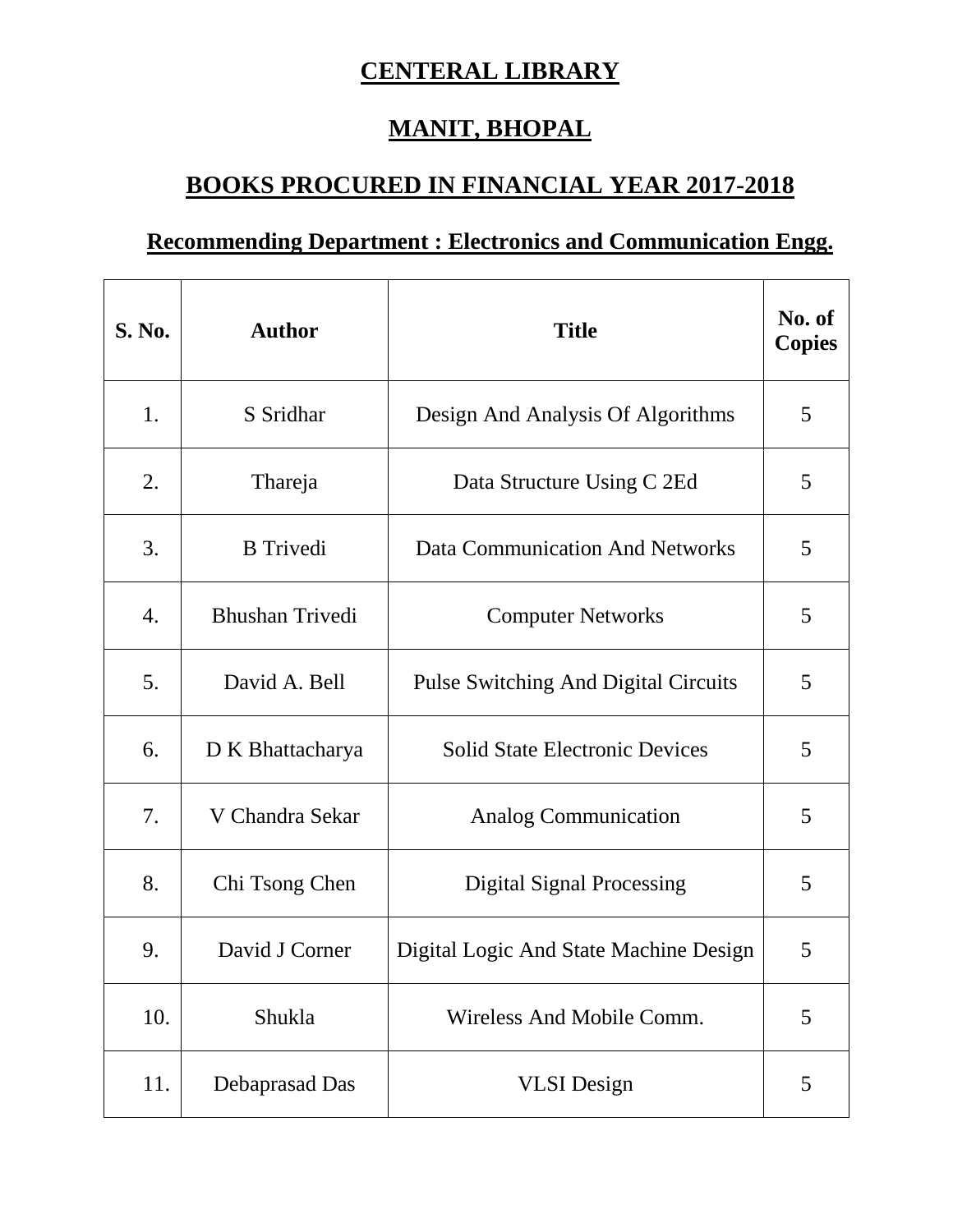| <b>S. No.</b> | <b>Author</b>      | <b>Title</b>                                                          | No. of<br><b>Copies</b> |
|---------------|--------------------|-----------------------------------------------------------------------|-------------------------|
| 12.           | S Dimitrijev       | <b>Principal Of Semiconductor Devices</b>                             | 5                       |
| 13.           | Aloke K Dutta      | <b>Semiconductor Devices And Circuits</b>                             | 5                       |
| 14.           | S S Islam          | Semi Conductor And Device                                             | 5                       |
| 15.           | Kharate            | <b>Digital Electronics</b>                                            | 4                       |
| 16.           | Kuo                | <b>Digital Control Systems</b>                                        | 5                       |
| 17.           | <b>B</b> P Lathi   | Principles Of Linear Systems And<br>Signals                           | 5                       |
| 18.           | <b>B</b> P Lathi   | Principles Of Signal Processing And<br><b>Linear Systems</b>          | 5                       |
| 19.           | Lathi              | Modern Digital & Analog Comm.<br><b>Systems</b>                       | 5                       |
| 20.           | <b>Ken Martin</b>  | Digital Integrated Circuit Design                                     | 5                       |
| 21.           | R N Mutagi         | Digital Communication : Theory,<br><b>Techniques And Applications</b> | 5                       |
| 22.           | N P Padhy          | Artificial Intelligence And Intelligent<br><b>Systems</b>             | 5                       |
| 23.           | Rudra Pratap       | <b>Getting Started With MATLAB</b>                                    | 5                       |
| 24.           | <b>T K Rawat</b>   | <b>Digital Signal Processing</b>                                      | 5                       |
| 25.           | <b>Tarun Rawat</b> | <b>Signal And Systems</b>                                             | 5                       |